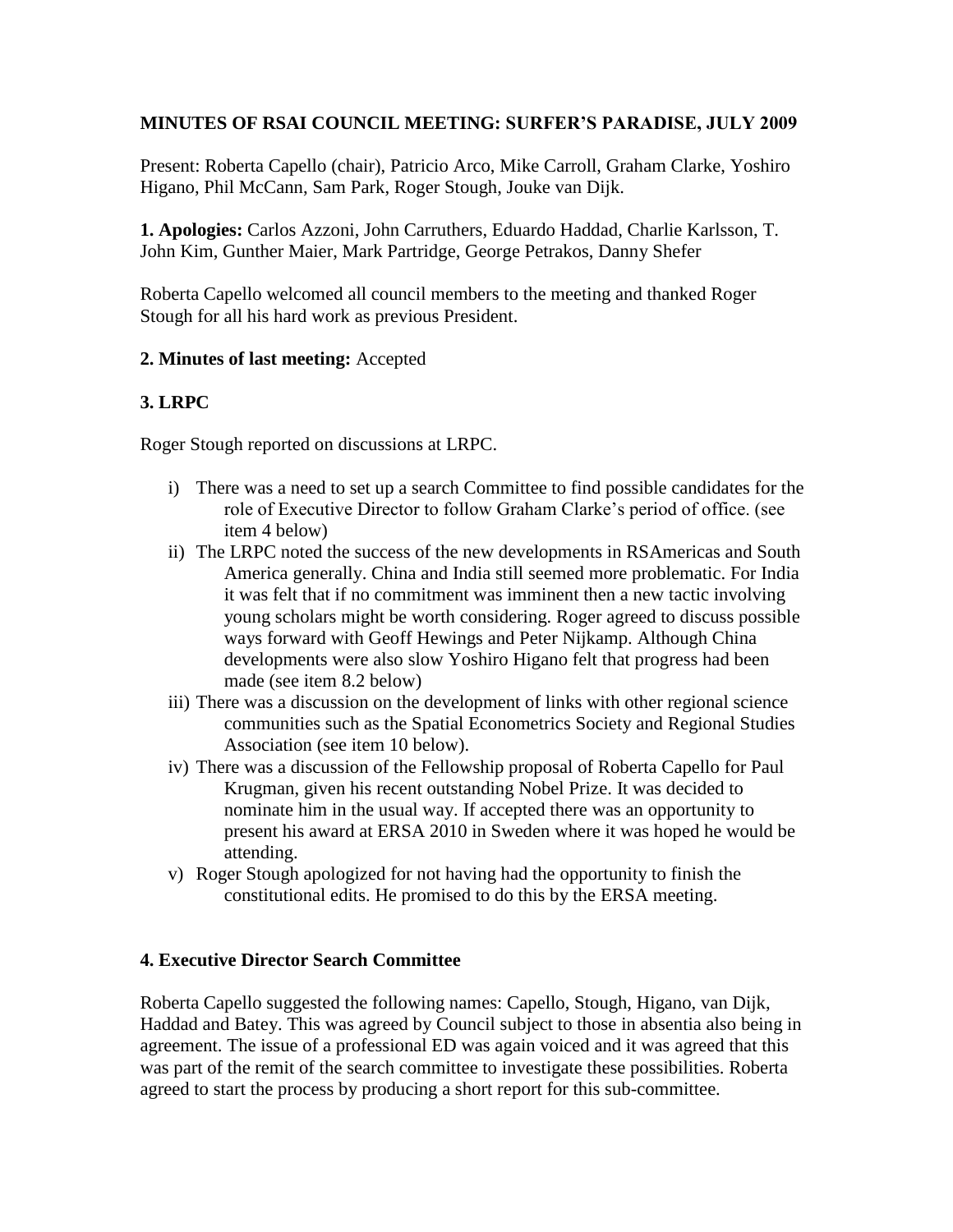#### **5 RSAI World Congress 2010**

Roberta Capello reported on her visit to Romania to talk to the local hosts. She reported the venue would be the West University of Timisoara and Council received a number of documents relating to the City and the conference venue. The region of Timisoara was noted to be especially interesting from the point of view of inward investment, especially from Italy. Roberta was very enthusiastic for the venue and the efforts of the local hosts to date. Daniella Constantin would be invited to ERSA Council meeting to give more details on the proposed event.

#### **6. Publications**

#### **i) Papers in Regional Science**

Jouke van Dijk reported that the size of the journal was increasing to 600-900 pages per year. Generally this reflected more submissions of good quality material. The main news for the journal this year has been the increase in its impact factor – now up to 1.3. Council offered their congratulations to Jouke and his team for this fantastic achievement. To cope with the increased workload and submissions in new economic geography Jouke and Robert suggested additional editors should be brought onto the team (see item 7 below)

## **ii) RSPP**

Mike Carroll outlined the good progress towards the production of volume 2 of 'Regional Science Policy and Practice' (RSPP) scheduled for October 2009. He was now working with Wiley Blackwell for a strategy to obtain impact factor status. He noted the plan to move towards 4 editions in 2011 and suggested special editions would be likely at this stage. Richard LeHeron has expressed the desire to step down from the team and so Mike was asked to think of possible replacements for Lodz ERSA meeting. Roger Stough expressed disappointment that there were no volumes on display at the Blackwell stand at PRSCO meeting. Graham Clarke reported that a good marketing campaign will be in place at Lodz. A drinks reception has been planned (for both journals) at the RSAI lunchtime members forum. Roger Stough also made the observation that it was important for Council members to support the new journal with offers of papers or suggestions for others to be approached

#### **7. Editors for Papers in regional Science**

Roberta Capello informed Council that Jouke and his team was prepared to continue for another three year period and thanked them all for their hard work and success to date. She noted that as Phil McCann was moving from New Zealand to the Netherlands he would become the new European editor and that Takatoshi Tabuchi has agreed to take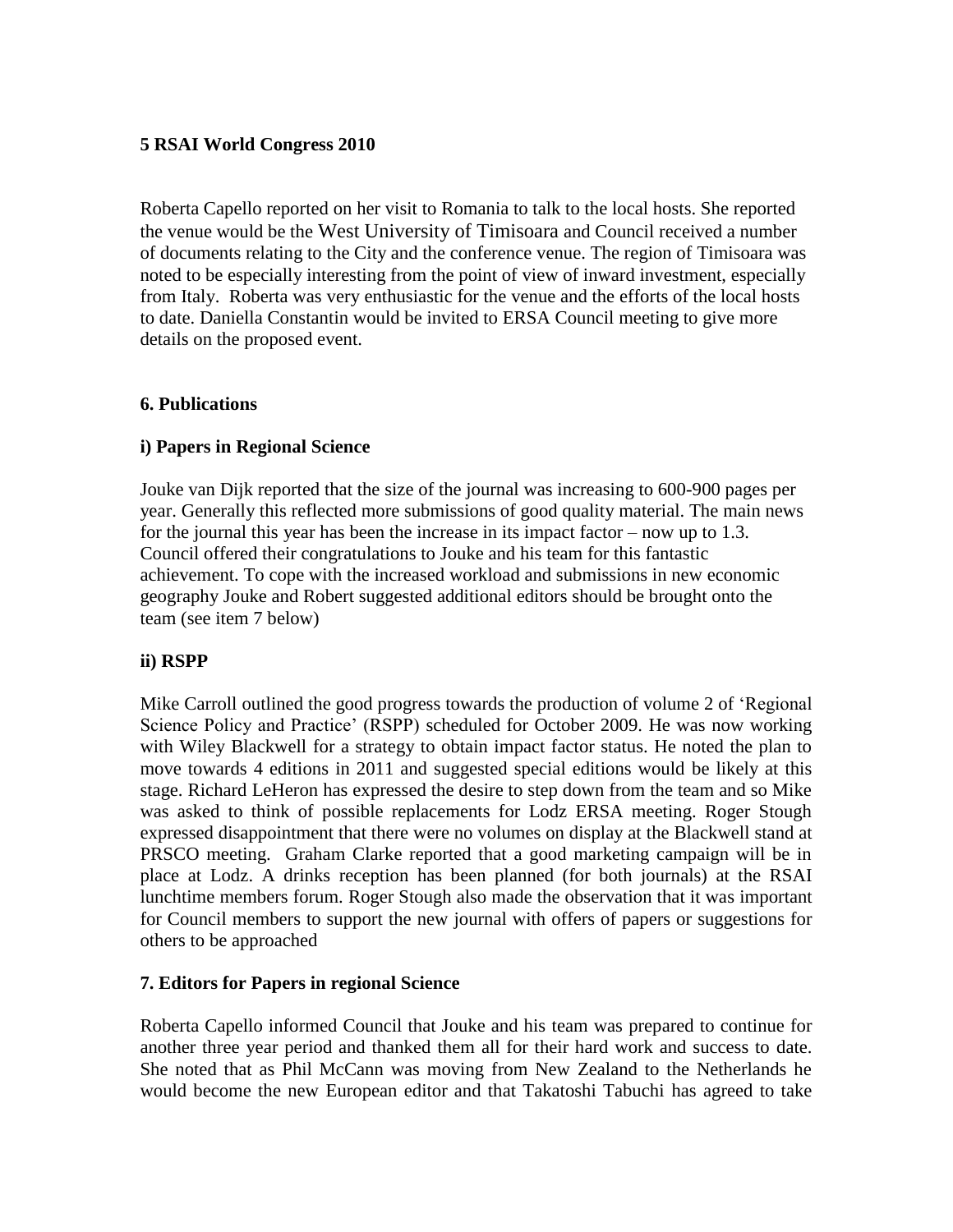over as Pacific Editor. Jouke would continue as Editor in Chief and Jim Le Sage as North American Editor. However it was felt that a  $4<sup>th</sup>$  editor would be useful to help with submissions from Asia. Yoshiro Higano agreed to bring some suggestions to Lodz ERSA meeting.

## **8. New Sections**

8.1 Patricio Arco reported on the inaugural RSAmericas meeting in Cartagena. It was felt to be very successful and there was a lot of support for further RSAI developments in Latin America. 2 groups were reported to be active in Colombia but it was hoped that they would provide a united proposal to join RSAI very soon. Patricio also reported much interest in Argentina and he promised to report back after his visit in September.

8.2 Yoshiro higano reported that the dates for the China workshop had been finalized –  $11-13<sup>th</sup>$  December in Beijing. There was now interest from various associations in China with regional interests. Yoshiro was hopeful that a Committee could be formed at that meeting to lay down the foundations for the new RSAI section. Council asked Yoshiro to make it clear that the future name must include regional science in the title.

8.3 Roger Stough offered to initiate a new strategy for reaching young scholars in India if the present strategy had made no progress by the ERSA meeting. That was imperative for a number of reasons, not least the decision needing to be made at Lodz on the venue of the next PRSCO meeting if it was not to be in India.

## 9**. Executive Director's Report**

- **i)** Graham Clarke reported that there had been one nomination for the Kohno prize for outstanding service to RSAI. It was agreed to award this for 2009 to Lay Gibson (Arizona) for his sterling work for RSAI, PRSCO, NARSC and the Western Regional Science Associations. There was again no nomination for the Nijkamp award and Council asked Bob Stimson and Peter Nijkamp to rethink the nomination process for this award. The Beckman prize had also been agreed by the Committee – congratulations to Fabien Candau of France. Gunter Maier, in absentia, reported that two applications for the student prize were currently being considered.
- **ii)** Graham Clarke reported that production for the next newsletter was on schedule. It was felt that not enough publicity had followed the production of the first newsletter, so hard copies would be produced and distributed at ERSA and NARSC.
- **iii)** Graham Clarke asked for any comments on potential new features for the Web to be addressed to him asap please as he was reviewing content and functionality with web managers.
- **iv)** The AGM style RSAI members forum had been set up for the Friday lunch time in Lodz. This would feature a series of short talks by the President, Executive